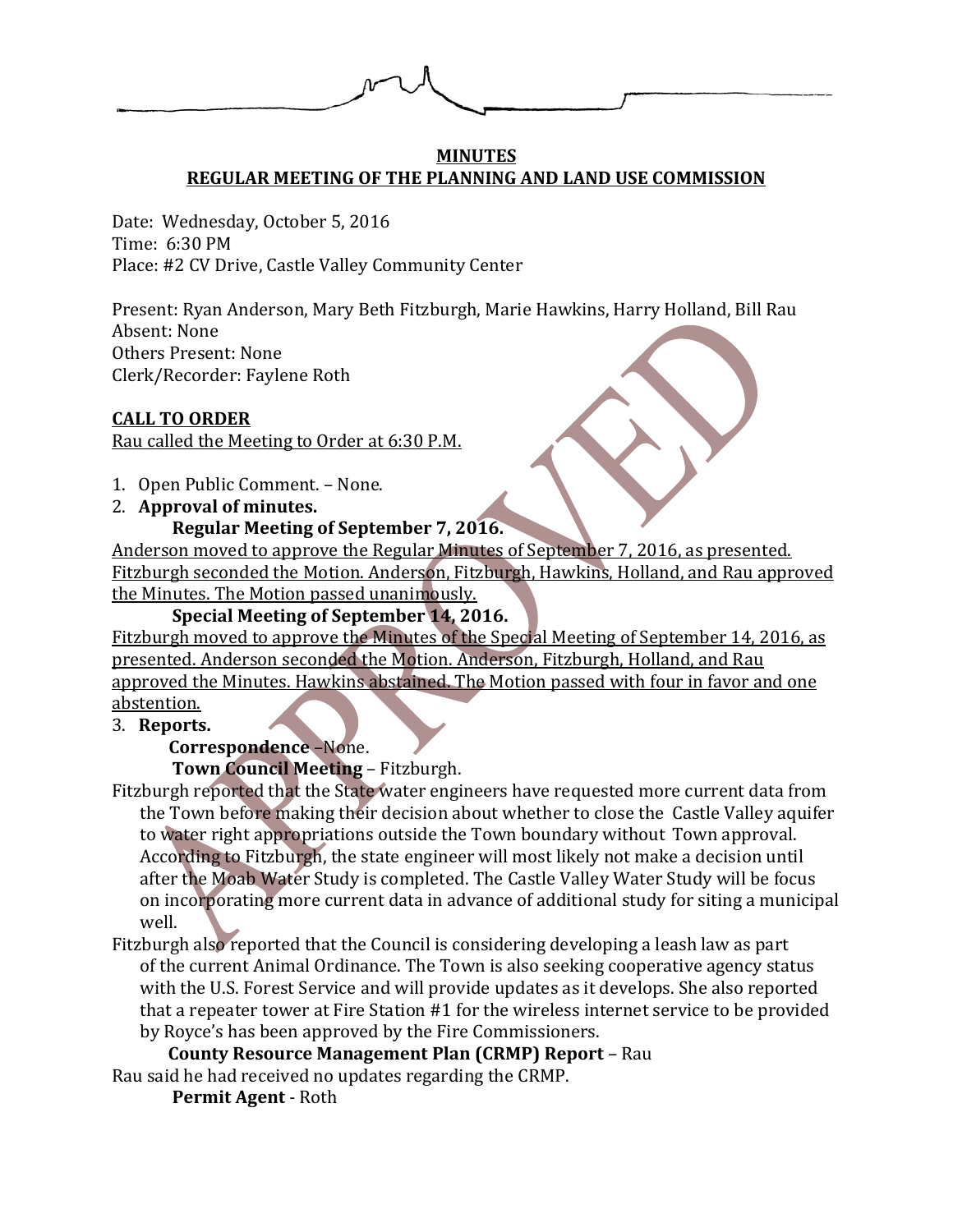The September Building Permit Report showed one permit was issued for a garage addition to a residence on Lot 425. Roth added that another building permit was issued today for a residence on Lot 361, one of the upper 80 lots.

# **Procedural Matters**

**Annual Conditional Use Permit (CUP) and Business License Renewals.** Roth presented copies of the annual CUP and Business License renewal letter and form. PLUC Members adjusted the dates for the current year. Roth will mail the renewal requests on October 19, 2016. The return date for renewals was set at November 21, 2016, with a cancellation date of December 31, 2016, for any permits not renewed. They agreed that a simple business name change for a permit user would be allowed at the time of renewal if there were no changes in the nature of the business.

- Roth provided a Retention Schedule for documents and communications for which the PLUC is responsible. Fitzburgh advised PLUC Members to be sure that the PLUC Clerk is copied on all communications so that she can properly archive the required items.
- PLUC Members reviewed the following document: *A Resolution Establishing a Procedure for the Adoption of Planning and Land Use Commission (PLUC) Minutes* which was approved by the PLUC on December 2, 2009. They suggested the following changes: use of Minutes as the PLUC Report to the Town Council, use of term *Pending Minutes*, approval of red-lined changes to the Minutes that occur at the PLUC Meeting, availability of approved Minutes within three business days of approval.
- Roth will determine whether there is a PLUC Resolution Record Book in the office and will research the proper procedure and recording for PLUC-generated Resolutions and later amendments.

## **NEW BUSINESS**

- 4. **Discussion and possible action re: updating Ordinance 2011-1 to adopt the most recent building codes used by Grand County.**
- PLUC Members asked Roth to contact the Grand County Building Department for more information on how their Ordinance is worded to ensure that the most current Stateapproved versions of the international building codes are adopted.

Fitzburgh moved to table Item 4. Anderson seconded the Motion. Anderson, Fitzburgh, Hawkins, Holland, and Rau approved the Minutes. The Motion passed unanimously.

# **UNFINISHED BUSINESS**

5. **Discussion and possible action re: amendments to Ordinance 85-3 to establish regulations for solar panels (tabled).**

Fitzburgh moved to untable Item 5. Hawkins seconded the Motion. Anderson, Fitzburgh, Hawkins, Holland, and Rau approved the Minutes. The Minutes passed unanimously. Anderson reported that, based on conversations he had over the past month, the 4-5 kW

size for solar arrays seems to be in the average range for residential installations. He noted, however, that his personal survey of installations within Castle Valley reveal a wide range of sizes including some in the 11-18 kW range. He learned, he said, that some residents were applying this higher capacity to heating. As a result, he wondered whether the Ordinance should be limiting size.

Fitzburgh responded that larger systems would still be accommodated through nonroutine permits which would allow the Town to have input in the design and placement of the